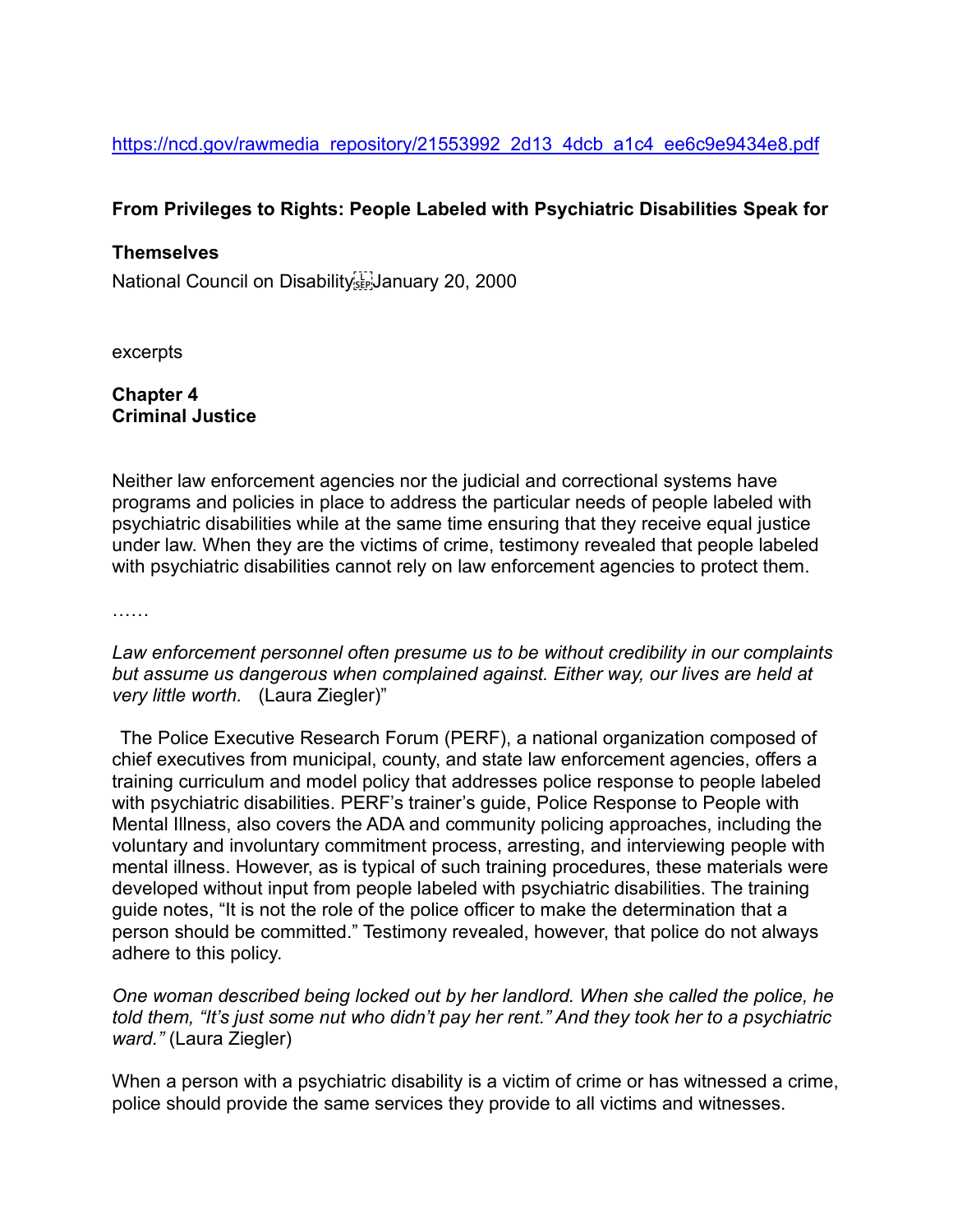Unfortunately, this is not the case, according to Ziegler, a person with a psychiatric disability who has worked as a legal advocate in several states. She testified that the management of a building where she lived routinely broke into and entered apartments of tenants, many of whom had psychiatric histories. When she complained at the local precinct, she testified that the police clearly did not consider this an issue, since the perpetrator was a mental health agency and the victims were people labeled with psychiatric disabilities, who were not to be believed. When she consulted a legal agency, she was told it was a "gray area." She says the law is clear, but invoking the disability of the victims somehow made it gray. As a result, she says, people labeled with psychiatric disabilities who lived on this New York City block, which served as a crack and heroin supermarket and where occasional gunfire could be heard at night, could not expect the ordinary level of control and safety that comes with a locked door.

The PERF training model confirms that police are frequently unclear about the rights of people labeled with psychiatric disabilities:

*Frequently, officers believe that only two dispositions are available: arrest or involuntary emergency evaluation. Although these are two formal dispositions, a number of informal dispositions also exist.* (Police Response to People with Mental Illness)

Ziegler recalled another incident in which one of her clients [NOTE: THIS PERSON WAS A NEIGHBOR. I DID NOT REFER TO HER AS A "CLIENT" IN MY TESTIMONY], who lived in an apartment run by a mental health agency, was attacked by a man who had threatened to kill her (the client) with a knife. He was not charged with any crime, an example of how people labeled with 69 psychiatric disabilities are frequently victimized both by criminals and by the criminal justice system that is supposed to protect them. When this same client, however, objected to the policy of the building's management of entering her apartment without her permission and stated that someone would get "knocked on their ass" the next time it happened, a staff person arranged for her to be psychiatrically committed because she was "violent."

Ziegler also testified about a family who called the police because they thought their son was having a psychiatric crisis.

### *When the police came, he was hit with a Tazer gun by an officer. What was he doing that invoked this response? He was crying.* (Laura Ziegler)

Betsy Pansa testified that when she called police to report her keys stolen, the policeman refused to take a report and made fun of her. When she asked him to leave her home, she was handcuffed and transported in the police car for a psychiatric evaluation.

Luz Marquez, associate director for outreach at the New York State Coalition Against Sexual Assault, testified that victims with disabilities are subject to unfair reporting requirements.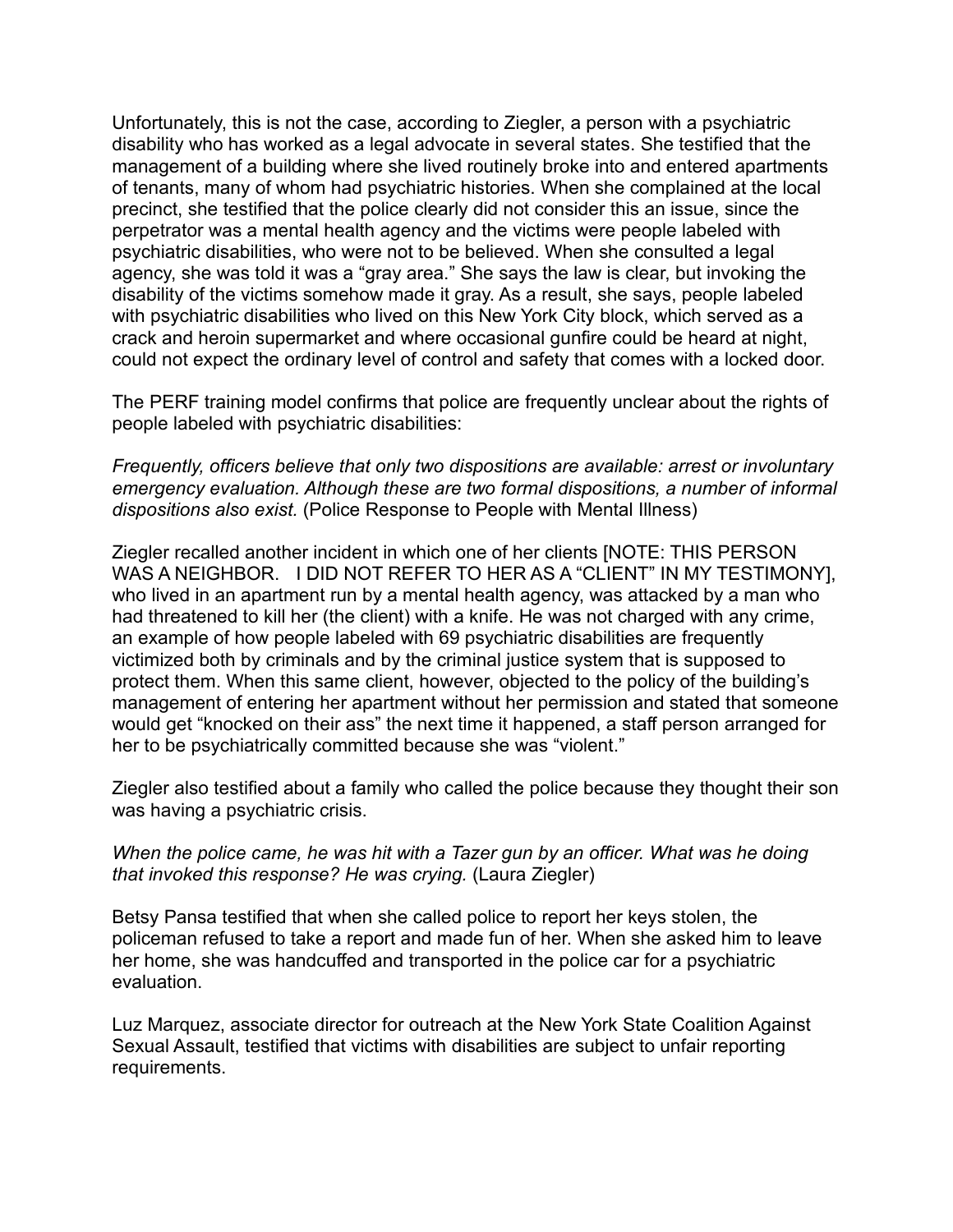*There is a New York state law that requires people who have cognitive disabilities to have a third person witness the actual assault.* (Luz Marquez)

Ziegler graphically depicted the vulnerability of people labeled with psychiatric disabilities in institutions.

*When I was an advocate with the Long Island Protection and Advocacy Office, a client institutionalized at a state psychiatric center quoted a staff person as telling her, "You can't dial 911 in here." What would have happened if she had? The county police told me a staff person's verification would be required if a complaint came from a psychiatric ward. They did not explain how this would work if the alleged perpetrator was a staff person. On another occasion, at a conference on sexual assault and retraumatization, I questioned a panelist from the Queens D.A.'s 70 office as to how they responded to complaints of a sexual assault emanating from DD or psychiatric centers. She replied that she couldn't answer my question because they didn't have a psychiatrist on the panel. This kind of discriminatory law enforcement effectively denies basic security to people who are extremely vulnerable to crimes of violence, including violence that is called "treatment."* (Laura Ziegler)

. . . . . . . . .

### **Public Policy Recommendations**

I**nstitute mandatory training for all personnel who work in law enforcement; the judicial, penal, parole, and probation systems; and victim assistance programs on the requirements of ADA and other laws that protect the civil and human rights of people labeled with psychiatric disabilities.** 

**Mandatory training should be required for all law enforcement, criminal justice, and correctional personnel, including prison guards and probation officers, as well as people working in victim assistance programs. Training should be coordinated with PERF, DOJ's Office of Victims of Crime, and the National GAINS Center.** 

The latter, established in September 1995, provides technical assistance to states, localities, and criminal justice and provider organizations that are in the process of developing or implementing services to people with co-occurring psychiatric disabilities and substance abuse disorders at all stages of the justice system—law enforcement, jails, prisons, probation, and parole.

### **DOJ should ensure that these organizations remove all physical and attitudinal barriers and that the programs are accessible to people labeled with psychiatric disabilities.**

**People labeled with psychiatric disabilities should be included in all policy and program development, decision making, and service delivery from the time of the**